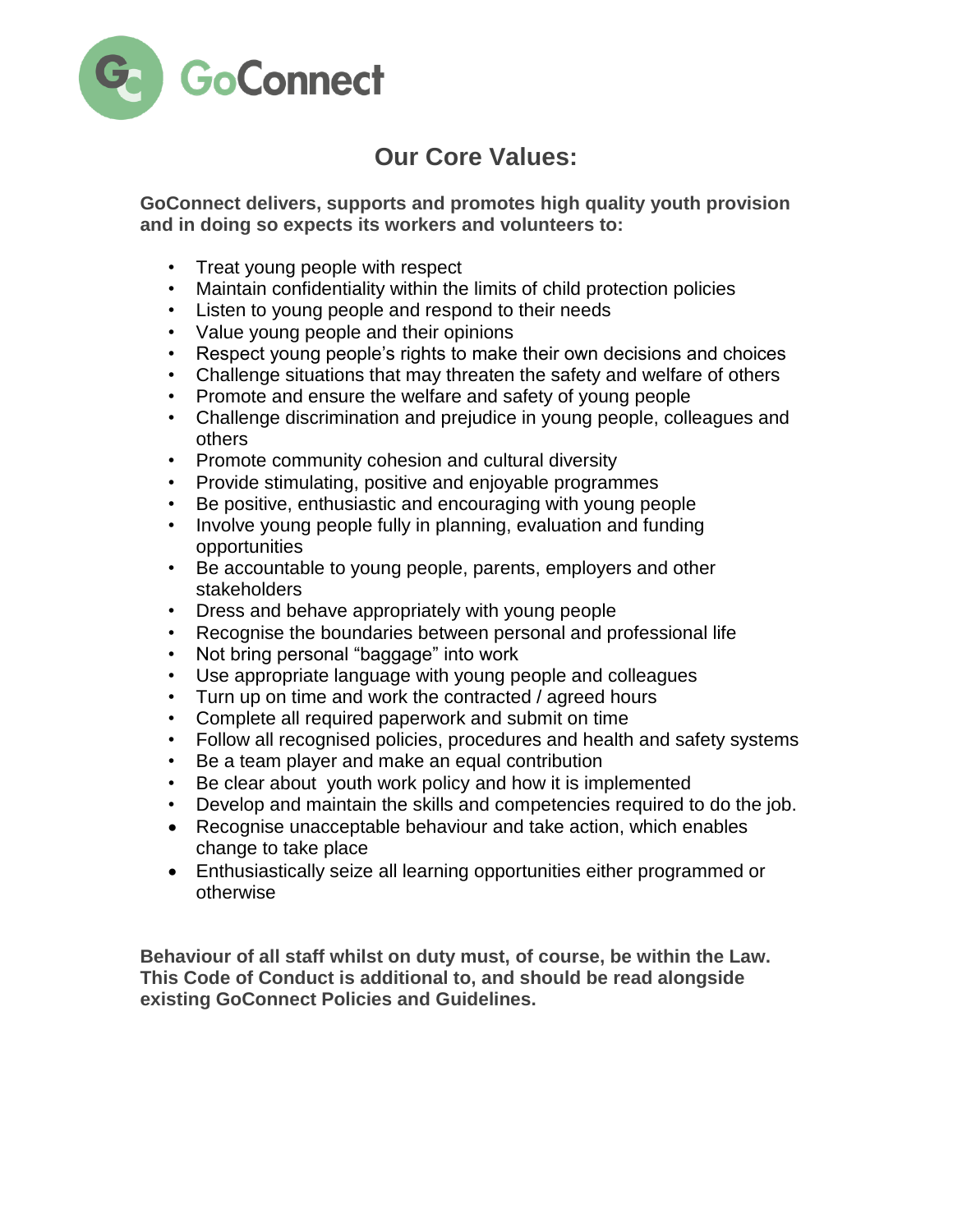

# **Ethics**

Employees and volunteers of GoConnect have a commitment to:

- Conduct all relationships with young people with an attitude of total respect.
- Promote young people's rights to make their own decisions and choices.
- Endeavour to ensure the safety and well-being of young people while undertaking Youth Service activities.

### **PROFESSIONAL BOUNDARIES**

Employees and volunteers of GoConnect will:

- Recognise professional boundaries and the need to establish appropriate relationships with young people who by nature of the position, will regard a youth worker as a role model.
- Conduct all business with young people honestly and openly and recognise the need to be accountable at all times.
- Continue to maintain and develop the required skills and competence to do the job.

### **ETHICAL PRINCIPLES**

Employees and volunteers of GoConnect have a commitment to:

**Treat young people with respect**

Practice principles should include:

- Valuing each young person and acting in a way that does not exploit or negatively discriminate against any young person
- Explaining the nature and limits of confidentiality within the context of our Child Protection Policy/Guidelines
- Avoiding any form of physical, mental or verbal abuse towards young people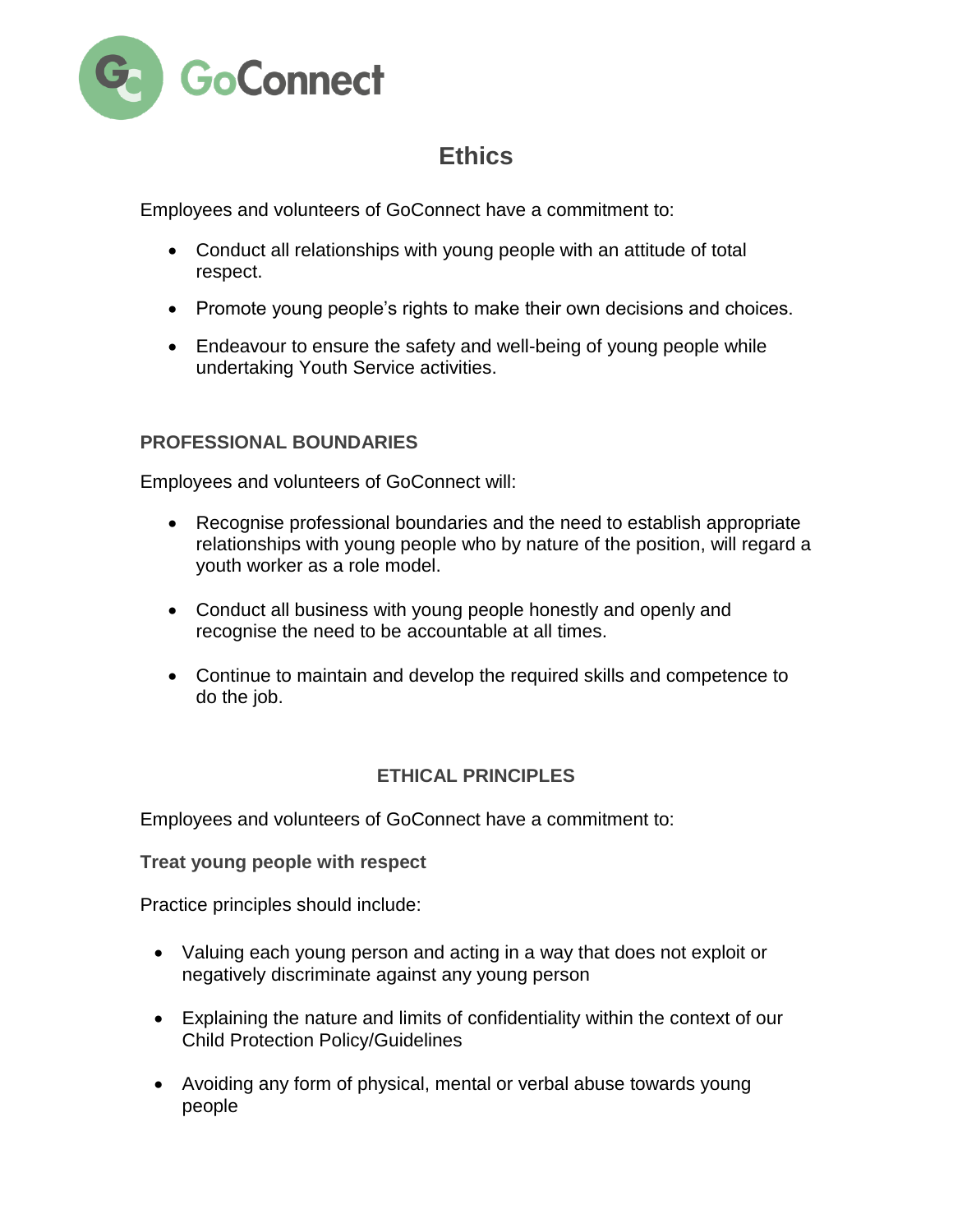

**Respect and promote young people's rights to make their own decisions and choices**

Practice principles should include:

Raising young people's awareness of the range of decisions and choices open to them and offering opportunities for discussion and debate on the implications of particular choices

- Offering learning opportunities for young people to develop their capacities and confidence in making decisions and choices through participation in decision-making bodies and working in partnership with youth workers in planning activities
- Respecting young people's own choices and views, unless the welfare or legitimate interests of themselves or other people are seriously threatened
- Promoting the participation of all young people, particularly those who have traditionally been discriminated against, in youth work, in public structures and in society generally.

**Promote and ensure the welfare and safety of young people**

Practice principles should include:

 Taking responsibility for assessing risk and managing the safety of work and activities involving young people.

#### **PROFESSIONAL PRINCIPLES**

Youth workers should have a commitment to:

**Recognise the boundaries between personal and professional life**

Practice principles should include:

- Recognising the tensions between developing supportive and caring relationships with young people and the need to maintain an appropriate professional distance
- Taking care not to develop close personal, particularly sexual relationships with the young people they are working with as this may be against the law,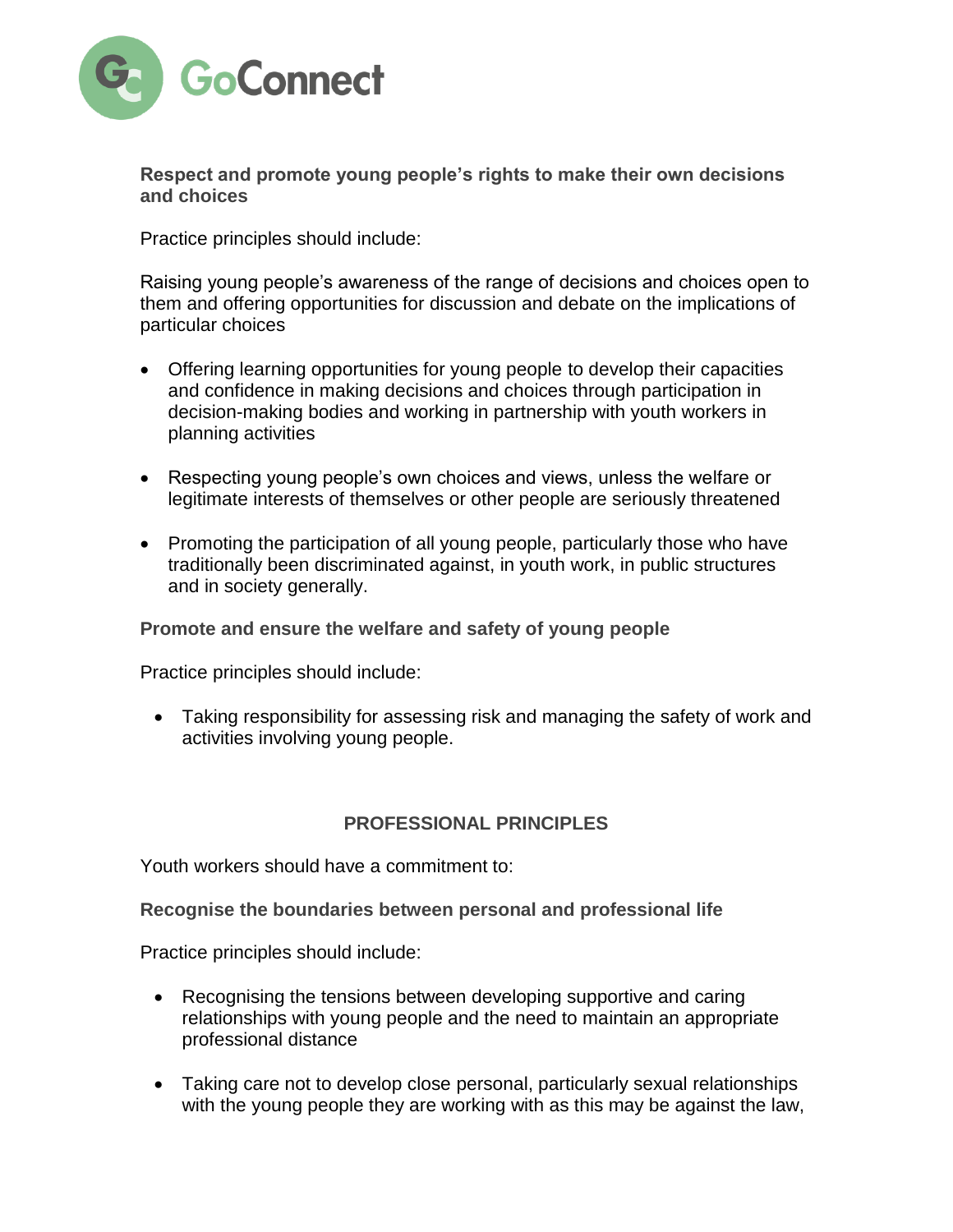

exploitative or result in preferential treatment. If such a relationship does develop, the youth worker concerned should report this to the line manager to decide on appropriate action

- Not engaging in work-related activities for personal gain, or accepting gifts or favours from young people or local people that may compromise the professional integrity of the worker
- Taking care that behaviour outside work does not undermine the confidence of young people and the public in youth work
- Dressing appropriately for the identified role.

**Recognise the need to be accountable to young people, their parents or guardians, employers, funders, and other people with a relevant interest in the work**

Practice principles should include:

- Recognising that accountabilities to different groups may conflict and takingresponsibility for seeking appropriate advice and making decisions in cases of conflict
- Being open and honest in all dealings with young people enabling them to access information to make choices and decisions in their lives generally and in relation to participation in youth work activities
- Ensuring that actions as a youth worker are in accordance with the law, as well as all National policies and guidelines including: consent.
- Attend work within contracted/agreed hours
- Ensuring that resources are distributed fairly, to young people, and that work undertaken is as effective as possible
- Make sessional recordings of agreed responsibilities, events and situations to protect yourself and make these available to your line manager for possible future discussion/action – keep your recordings secure
- Record any incident or accident on the appropriate form

**Develop and maintain workforce development relevant to skills and competence for your identified role**

Practice principles should include: